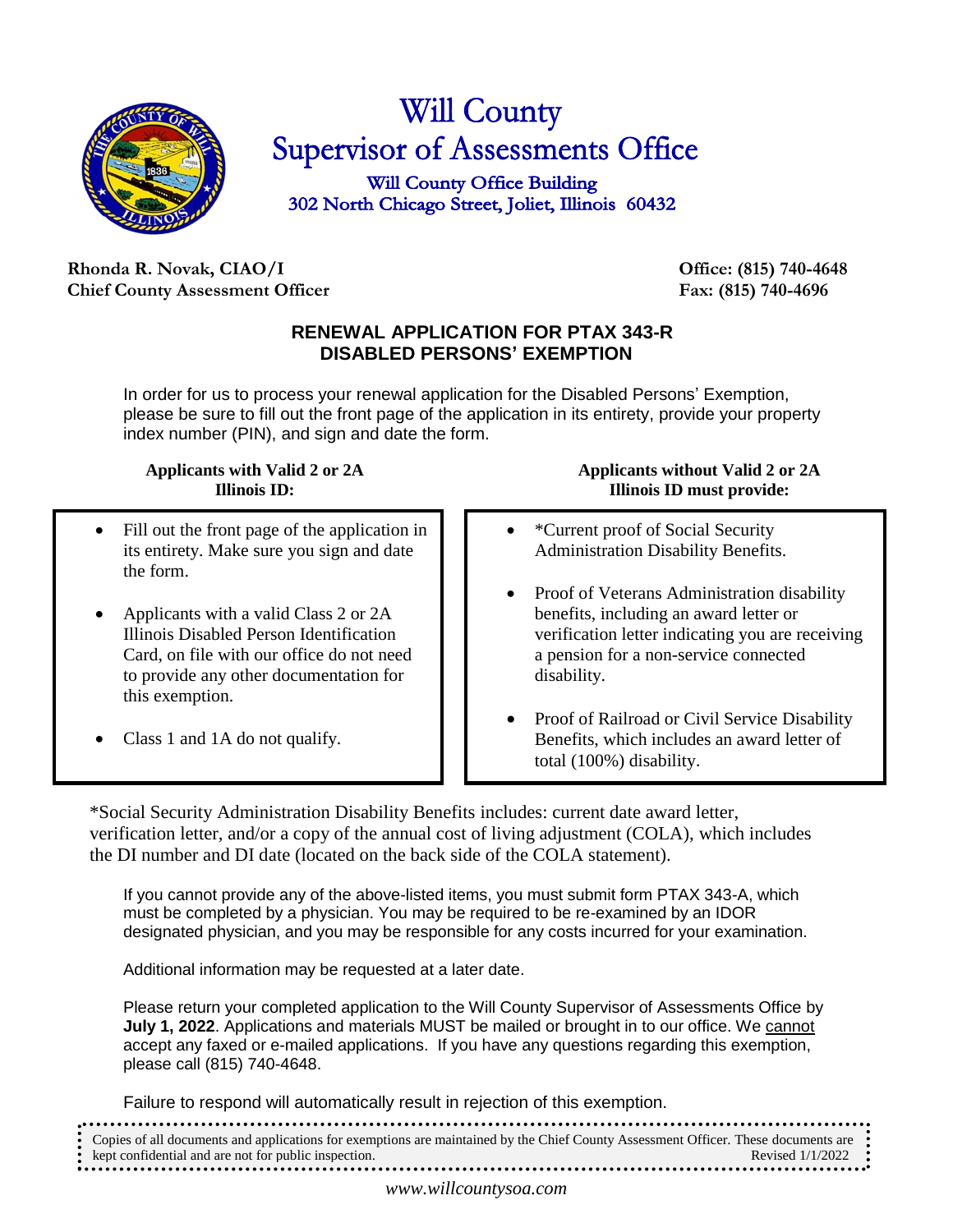| Use your mouse or Tab key to move through the fields. Use your mouse or space bar to enable check boxes. |  |  |
|----------------------------------------------------------------------------------------------------------|--|--|
| PTAX-343-R Annual Verification of Eligibility for the Homestead                                          |  |  |
| <b>Exemption for Persons with Disabilities (HEPD)</b>                                                    |  |  |

Last date to apply:

# **Read this first**

To continue to receive the HEPD, you must file Form PTAX-343-R each year with your Chief County Assessment Officer (CCAO) by your county's due date. Failure to do so may result in the termination of the exemption.

# **Step 1: Complete the following information**

| Property owner's name                |                     | Your date of birth: /<br>$\mathbf{2}$                                                                                                                                                                                                                     |
|--------------------------------------|---------------------|-----------------------------------------------------------------------------------------------------------------------------------------------------------------------------------------------------------------------------------------------------------|
| Street address of homestead property |                     | Assessment year for which you are requesting this<br>3<br>exemption: $\frac{1}{1}$ $\frac{1}{1}$ $\frac{1}{1}$ $\frac{1}{1}$ $\frac{1}{1}$ $\frac{1}{1}$<br>Year                                                                                          |
| City                                 | <b>ZIP</b><br>State | Enter the property index number (PIN) of the property for which<br>4<br>you receive the exemption listed on your property tax bill. You<br>may obtain it from your CCAO. If you are unable to obtain your<br>PIN, attach a copy of the legal description. |
| Daytime phone                        | Email address       | <b>PIN</b><br>a                                                                                                                                                                                                                                           |

# **Step 2: Complete your affidavit**

|    | Part 1: Check either "yes" or "no" as it applies to the property and assessment year you identified in Step 1.                                                                                                                                                                                                                                                                                                                                                                                                            |             |                        |
|----|---------------------------------------------------------------------------------------------------------------------------------------------------------------------------------------------------------------------------------------------------------------------------------------------------------------------------------------------------------------------------------------------------------------------------------------------------------------------------------------------------------------------------|-------------|------------------------|
|    | 5 Is this the only property for which you have applied for this exemption?                                                                                                                                                                                                                                                                                                                                                                                                                                                | $\Box$ Yes  | $\Box$ No              |
|    | 6 On January 1, were you the owner of record, or have a legal or equitable interest,                                                                                                                                                                                                                                                                                                                                                                                                                                      |             |                        |
|    | or have a life care contract with a facility under the Life Care Facilities Act?                                                                                                                                                                                                                                                                                                                                                                                                                                          | $\Box$ Yes  | $\Box$ No              |
|    | 7 Are you liable for the payment of real estate taxes?                                                                                                                                                                                                                                                                                                                                                                                                                                                                    | $\Box$ Yes  | $\Box$ No<br>$\Box$ No |
| 8. | On January 1, did you occupy this property as your primary residence?                                                                                                                                                                                                                                                                                                                                                                                                                                                     | Yes<br>- 11 |                        |
| 9  | On January 1, were you a resident of a facility licensed under the ID/DD (intellectually disabled/developmentally<br>disabled) Community Care Act, Nursing Home Care Act, Specialized Mental Health Rehabilitation Act of 2013, or MC/DD<br>(Medically Complex for the Developmentally Disabled) Act?                                                                                                                                                                                                                     | Yes         | <b>No</b>              |
|    | If Yes.<br>enter the name and address of the facility.<br>a                                                                                                                                                                                                                                                                                                                                                                                                                                                               |             |                        |
|    | <u> 1989 - Johann Barbara, margaret eta idazlearia (h. 1989).</u><br>b<br>was this property occupied by your spouse or did it remain unoccupied?<br>Part 2: Mark the statement to identify the proof of disability that qualifies you for the HEPD<br>If your proof of disability benefits has expired, terminated or switched to retirement from the prior assessment year, your CCAO may require<br>additional documentation. If you check "e" below, you must attach your completed Form PTAX-343-A. See instructions. | Yes         | <b>No</b>              |
|    | 10 a _______ Valid Class 2 or 2A Illinois Disabled Person Identification Card issued from the Illinois Secretary of State.<br><b>b</b> ___________ Social Security Administration (SSA) disability benefits - Claim no.: ______________________________<br>C ________ Veterans Administration (VA) pension for a non-service connected disability - Claim/file no.: _________________                                                                                                                                     |             |                        |
|    | d __________ Railroad or Civil Service disability benefits for total (100%) disability -- Claim/file no.: _____________________________                                                                                                                                                                                                                                                                                                                                                                                   |             |                        |
|    | e ________ Form PTAX-343-A, Physician's Statement for the Homestead Exemption for Persons with Disabilities.                                                                                                                                                                                                                                                                                                                                                                                                              |             |                        |
|    | Step 3: Sign below<br>I state under penalties of perjury that to the best of my knowledge, the information contained in this application is true, correct, and complete.<br>/____ ___/____ ____ ____ ____                                                                                                                                                                                                                                                                                                                 |             |                        |
|    | Property owner's or authorized representative's signature<br>Date                                                                                                                                                                                                                                                                                                                                                                                                                                                         |             |                        |

This form is authorized in accordance with the Illinois Property Tax Code*.* Disclosure of this information is required. Failure to provide information may result in this form not being processed and may result in a penalty.